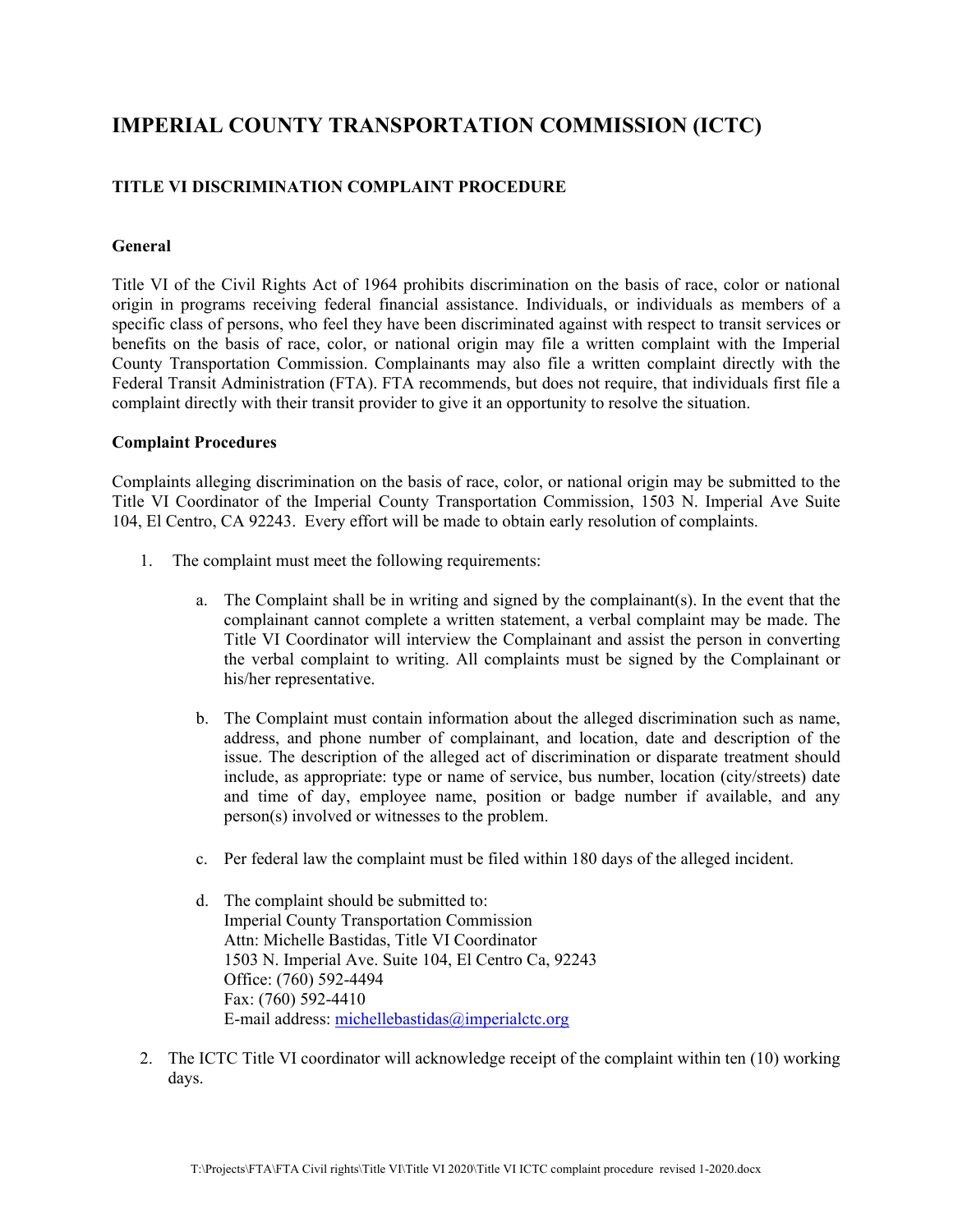## **Investigation of Complaints**

The Title VI Coordinator will review all complaints to determine if there is sufficient merit to warrant investigation. In some cases there may be a written request to the complainant to provide additional information. If a complaint is found to have sufficient merit to warrant investigation, the Title VI Coordinator will proceed with an investigation. If the complaint does not warrant investigation, the Title VI Coordinator will then respond within thirty (30) working days to the Complainant and so state.

A complaint can be rejected or dismissed for the following reasons:

- 1. The complaint is filed past the 180 days of the alleged occurrence
- 2. The complaint is not signed or is anonymous
- 3. The complainant fails to respond to repeated request for additional information
- 4. The complainant cannot be located
- 5. The complainant request the withdrawal of the complaint

## **Disposition of Complaints**

A written determination as to the validity of the complaint and a description of the resolution, if any, shall be issued by the Title VI Coordinator and a copy forwarded to the complainant no later than sixty (60) calendar days after its filing.

A recommendation will be made by the Title VI Coordinator and will be subject to review by the ICTC Executive Director and ICTC Legal Counsel.

In the event that the ICTC or its federally funded contractors and consultants are in non-compliance with the Title VI regulations, remedial actions will be noted.

The notice of the determination will be mailed to the Complainant. Notice shall include information on appeal rights and instructions for initiating an appeal.

A copy of the complaint and the Title VI Coordinator's report shall be issued to the FTA within 120 days of the receipt of the complaint.

A summary of the compliant, the finding or resolution will be included as a part of the Title VI updates to the FTA.

#### **Appealing Disposition of Complaints**

Complainants that are not satisfied with the disposition of the complaint may appeal to the Executive Director.

- 1. The appeal should be made with the Title VI Coordinator within ten (10) working days of the date of the resolution.
- 2. The Executive Director will acknowledge receipt of the appeal within ten (10) working days of receiving the request for appeal.
- 3. The Executive Director may make a final determination or may choose to refer the matter to the Commission for final action.
- 4. The resolution and/or referral to the Commission will be communicated to the complainant. The Commission's decision will be communicated to the complainant and/or his/her designee in writing.